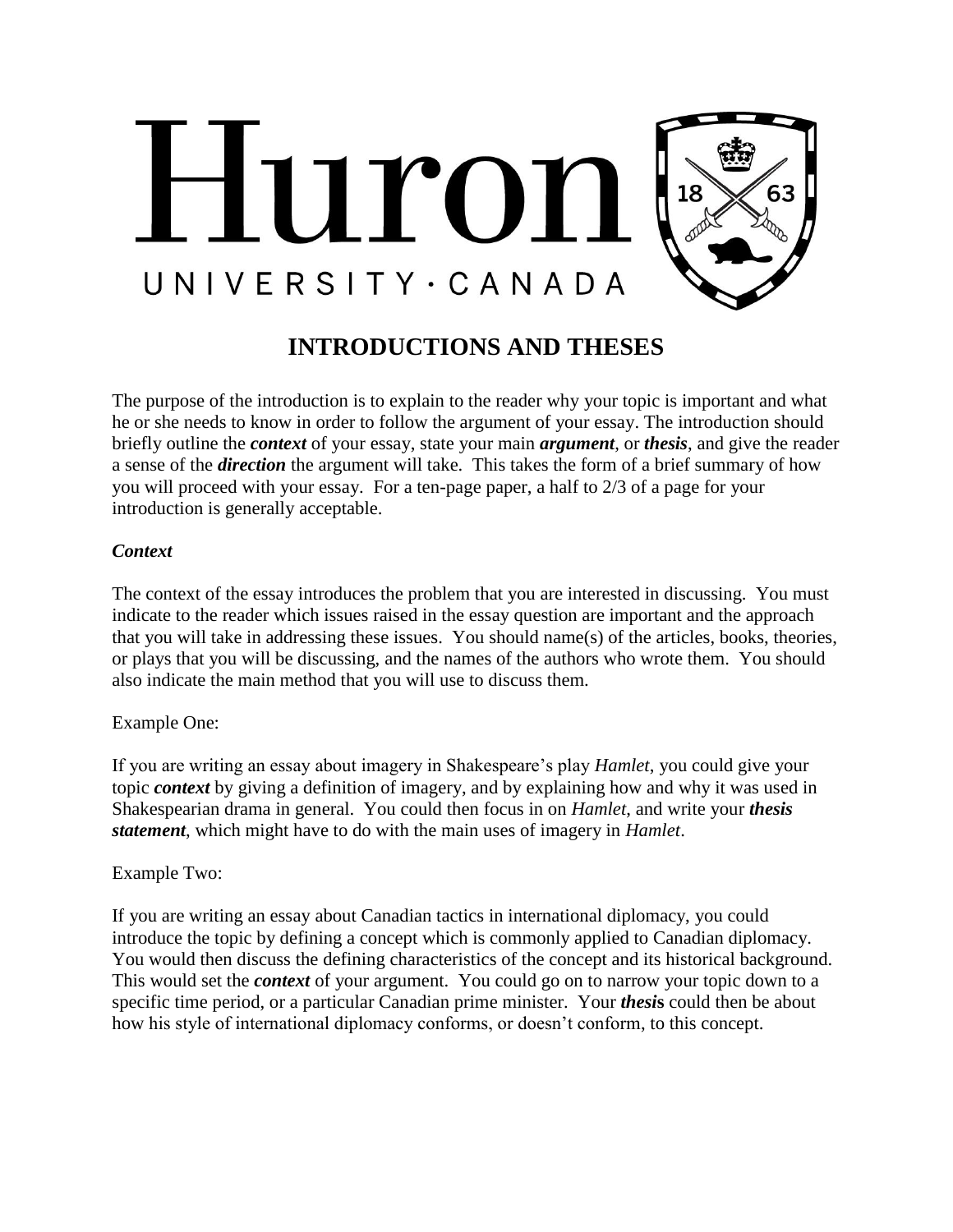## *Thesis*

The *thesis* of your essay has two parts: *topic and argument* or *point of view*. A winning thesis has a narrow *topic* and a specific purpose or *point of view*. Often, the narrower a topic is, the easier it is to gather research about it. The point of view should be what you want to inform or persuade your reader of. It answers the question "So what?"

#### The Topic

The **topic** is what the essay is about. It should be narrow enough that you can explore many different aspects of the one topic in your essay. For example, your essay topic could be: *cars.*  This is a very broad topic. There are many different kinds of cars, and there are many components to a car. Cars play an important part in the economy, and there are many skilled professions associated with car-making and car maintenance. You can see that there is far too much to write about here than you could accommodate in one essay. You would need to make this topic narrower. There are several ways that you can do this. You can narrow the topic by asking yourself the six "*wh"* questions. For example:

### *1. What kind of car?*

You can narrow your topic to a specific make (e.g. Ford or Toyota). Better still, you can be even more specific by talking about a particular kind of Ford (e.g. the Explorer/ or the Escape).

## *2. When was the car made?*

Another way of narrowing your topic is to limit it to a particular time period. With cars, you could just talk about the newest version of the Ford Explorer.

#### *3. Where was it made?*

You could be very specific and talk only about 2014 Ford Explorers that were made in Canada.

#### *4. How much did it cost?*

You could limit your discussion to only the 2014 Ford Explorers that were made in Canada and sold for less than \$25,000 (including upgrade packages).

#### *5. Who owned it?*

You might be interested in only those Ford Explorers that were leased and not bought.

#### *6. Why did they buy it?*

Your topic might be finally limited to those who lease Ford Explorers who paid \$25,000 for them, and bought them because they needed transportation to get to their jobs.

You might think that by limiting the topic so drastically, you might not have anything more to say about it. However, that is where your *purpose or point of view* comes in to the picture. The *purpose* of your essay defines why you are interested in this particular topic. You might be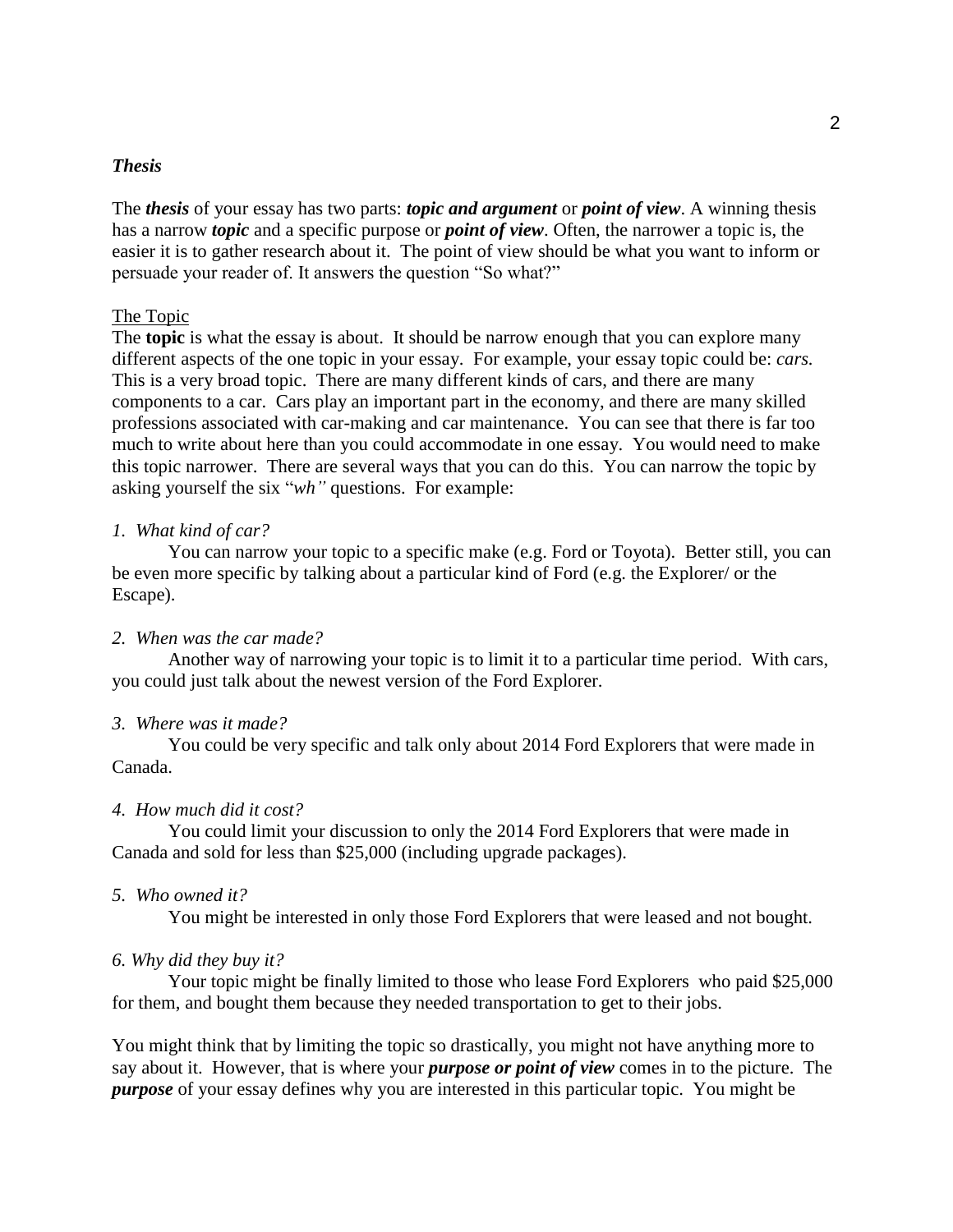doing research into the market for Ford Explorers in Canada in order to decide whether and where a new Ford plant should be built. Or you might be making the argument that there is room in the market for another high-efficiency, low-cost vehicle for people who lease. Or you could be interested in the kind, quality and number of repairs that are done for this kind of car. You can see that you haven't narrowed your topic too far by making it more specific; on the contrary, you have actually made it easier to do the research, and to write a relevant, interesting essay.

## Argument or Point of View

The purpose or *point of view* of the essay is the unifying thread that pulls all your research into line. It focuses your essay, and makes it easy for the reader to understand. Because the purpose is so important to your essay, it must be stated in one clear, easy-to-understand sentence. It is usually placed at the end of the Introduction paragraph.

How can you define a purpose for your essay?

1. **Your discipline** will broadly define the kinds of purposes that are worth pursuing in your essay.

## *Example*:

In economics, an examination of the economic implications of the production or sale of the Ford Explorer would be the broad purpose that you would try to accommodate in your essay. If you were in history, you might be more interested in the history of the development and sale of Ford Explorers.

2. **The professor** may indicate worthwhile purposes for essays in the assignment sheet he/she hands out for the essay.

# *Example*:

If you are studying the sociology of consumerism, your purpose in the essay might be not just the sociological trends that can be uncovered by research into people who buy Ford Explorers, but the specific aspects of consumerism that are indicated by the sales figures of Ford Explorers (i.e. that people buy them because they are good value for money, or because they are status symbols, or because everyone in the neighborhood has one).

3. You must decide for yourself what **a worthwhile purpose** would be for your essay**.** If you not interested in the topic, or cannot explain to yourself or a friend what the purpose of the essay is in one clear sentence, the chances are that you have no purpose.

## *Direction*

The last thing that you should include in your introduction is a brief "road map" or guide that tells the reader how you will proceed with your argument. This sentence merely tells the reader the aspects of the argument that you will pursue, and the order in which you will pursue them.